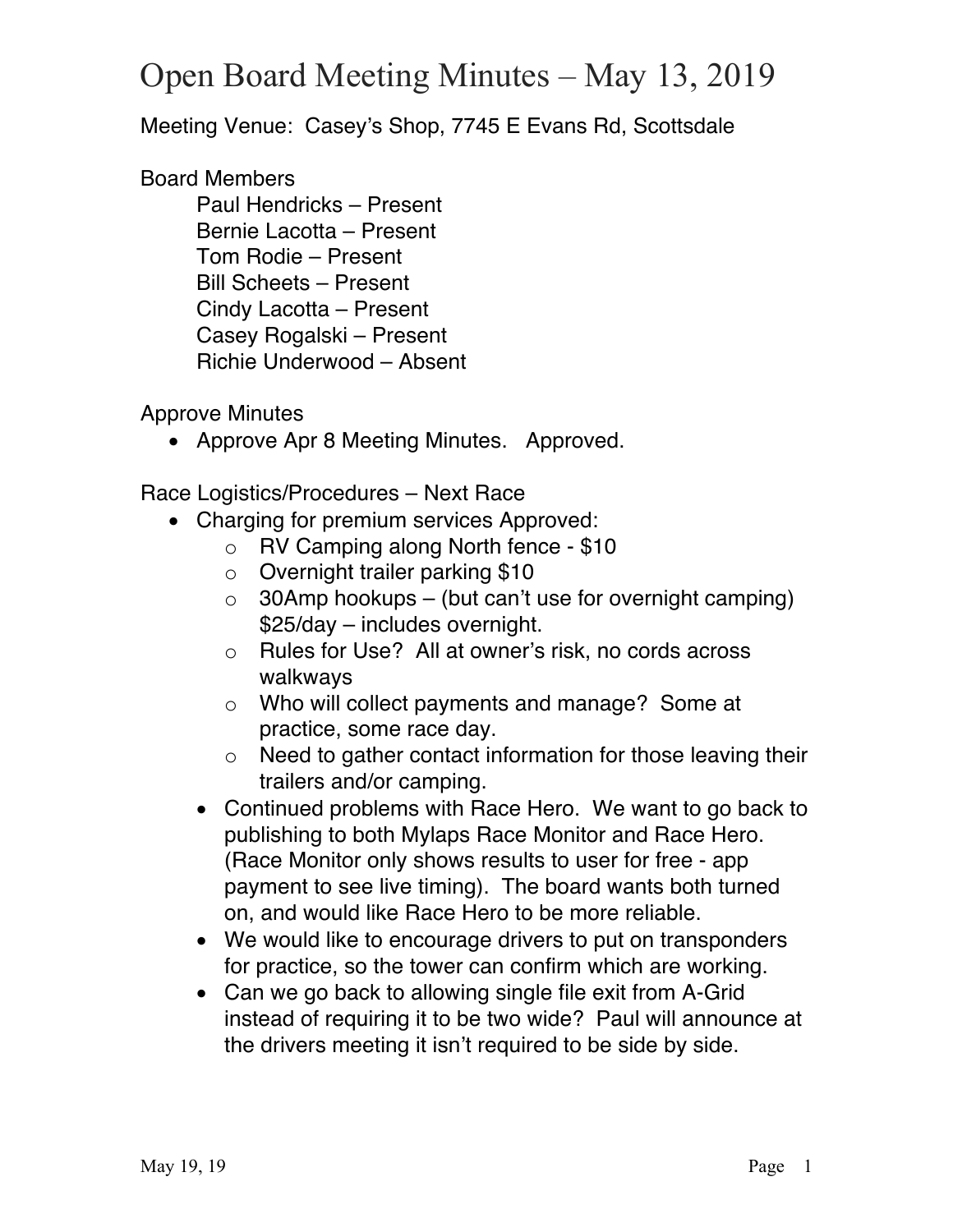Rental Program Procedures during Practice

Members perceive issues with Phoenix Kart Rentals (PKR) Beginner Rental Classes leaving less seat time for members and issues of not all rental drivers complying with all safety rules. Rental Benefits:

- Money that comes to the track averages \$1,400/month (e.g. practice fees). Many of these people wouldn't have come out without a rental program.
- We do have a number of members who rent karts (renters who became members), and get benefits from the program.
- They have cadet karts for kids to try.

Approved Changes and Continued Procedures:

- **Customer Parking**: Guests and vehicles not transporting karts need to park their cars on the back row (near the Conex) to leave front row pit spots available for karts. We will continue this practice - PKR will inform their guests upon arrival.
- **Training and Awareness:** PKRA wants to assure that sufficient time is spent with kart renters prior to allowing them on track and to be sure the instructor observes their karts in track to make sure that the drivers are safe and responsible. Bailey explained the information provided (the same driver intro/ instruction Bailey used at Bondurant). We'd like a written document, and perhaps PKRA needs the same document.
- **Driving Gear Shoes, Pants, Suits, etc.**: It is mandatory that proper driving gear be used. Long hair must be properly fastened as it constitutes a significant safety hazard.
- **Congestion of karts in the pit area:** In some cases there are numerous karts out in the pit area that restrict movement. PKR agrees to keep karts out of the way, and they may continue to park around spot 12.
- **Parking Rental Fleet Karts on the Grid**: PKR will in general put rental karts in the B-grid (exceptions for members). It is important that the rental fleet be parked within the designated lined area and not be on both side or outside the grid lines.
- **Split Sessions:** PKRA subdivides classes during practice to insure safety, and often must have a separate Rental Beginner group. When separate beginner sessions are split out, time will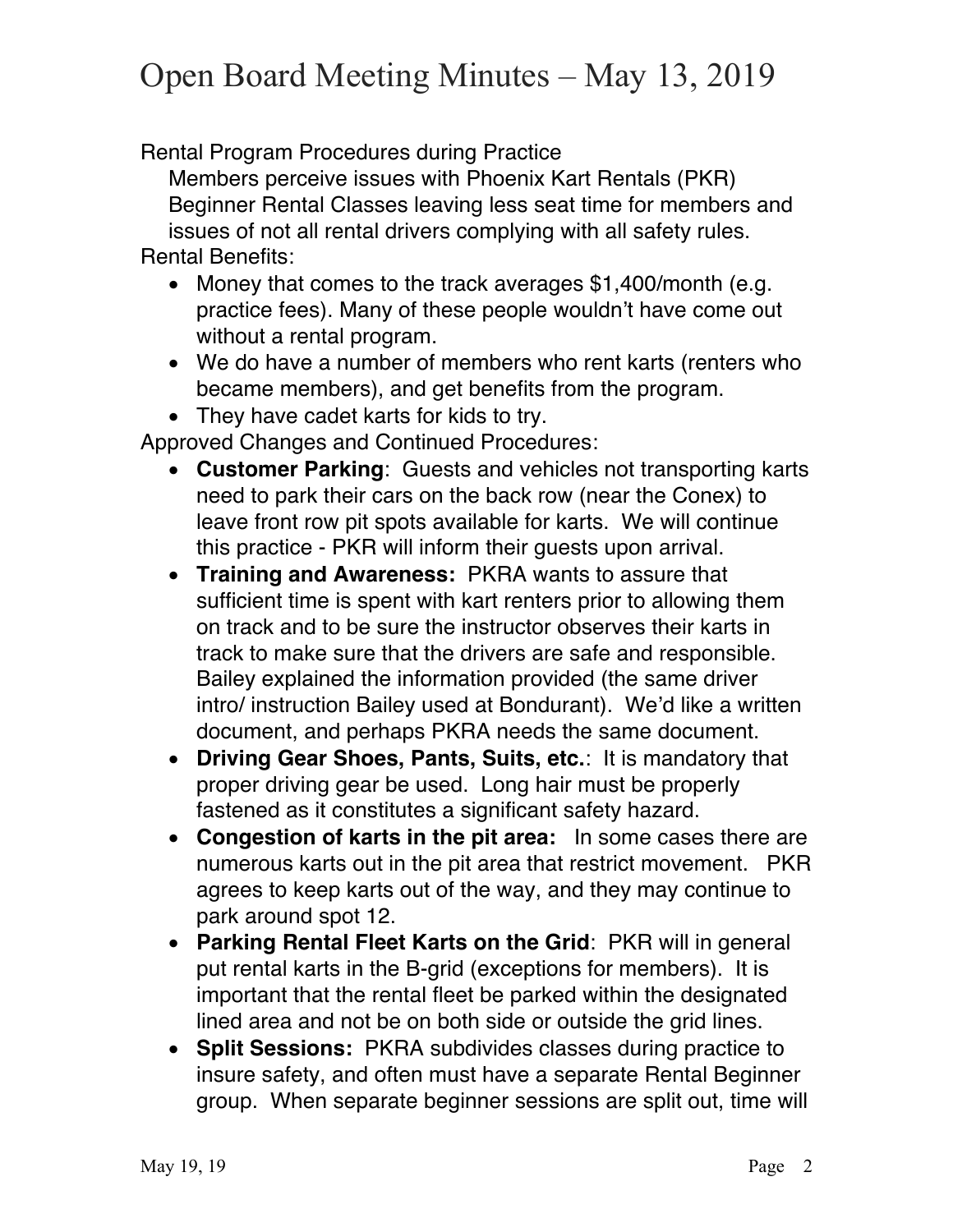be reduced for all sessions to keep the rotation time under an hour. This will continue.

- **Restricted Days:** The board approved the following changes to practice days to address the member concerns with lack of seat time:
	- □ Fridays will be "Racers" night, for experienced **drivers.** No beginners and definitely no first timers. By eliminating the beginner group, this will allow for at most 4 groups and give drivers more seat time.
	- □ Wednesday will be a rental night, with a focus on beginners/ first timers. Anyone who has driven at PKRA before will need to pay \$40 (even members). This is in consideration for eliminating beginner rentals from Friday nights.
	- $\Box$  We will label Tuesday nights as Beginner Training night.
	- $\Box$  Bill will update the PKRA calendar with the appropriate labels. Bill will mark the track as Closed on Wednesdays in our Google entry, as rentals would be booked through PKR.
	- $\Box$  This arrangement is agreed to for the summer, and will be reevaluated prior to the beginning of the winter season.
- **Rental Race League:** Paul proposed developing a rental racing league with spec karts. This could encourage rental drivers to advance to member owned racing. Some similar series are purely rental karts, and some allow personally owned karts. Something to consider for the future.

Outside Track Rental Opportunity

• Bernie has received interest in someone starting a new National Endurance Karting Series, and looking to rent our track for a day and 1/2.

We'll give them a quote for \$5,000 for pure track rental.

- They were looking for something in the September/October or March timeframe – Bernie's direction was for March.
- This would be LO206, with tentative classes:
	- o Rookie/Sportman (Age 8-12) Enduro Race 1.5 Hour
	- o Junior (12-16) Enduro Race 1.5 Hour
	- o Master Ladies / age 16+ Enduro Race 3 Hour
	- o Master Men / Light and Heavy Class running all together (age 16+)
	- $\circ$  Master Men (15+) 3 Hour Race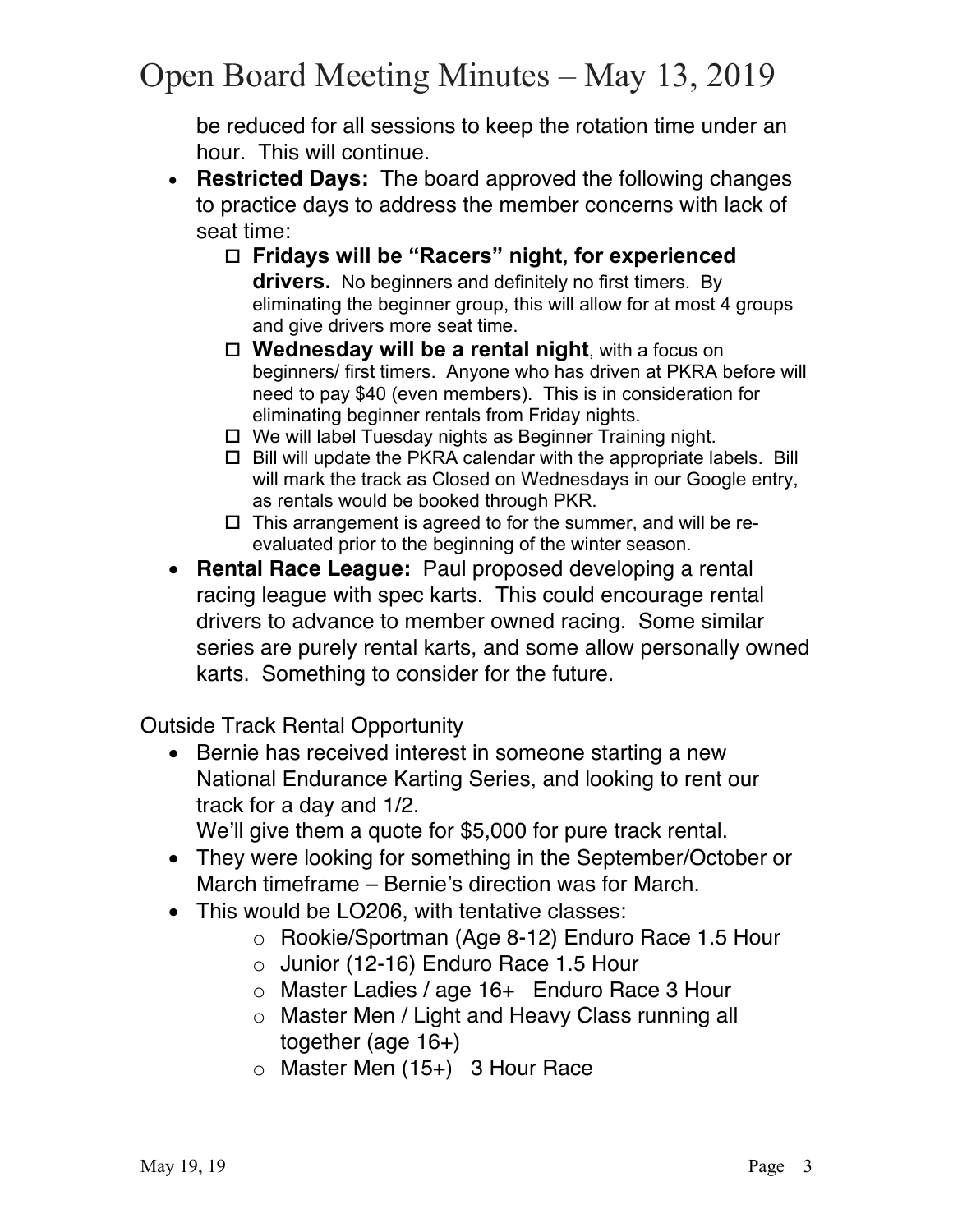### COUNTY LEASE RENEWAL

- Status
	- o Special Use Permit through end of 2019
	- o Park's Commission meeting on Tuesday May 21 9:00am at Tidal Wave Café in 6 Flags Hurricane Harbor. Paul cannot attend – Bernie will attend.
- Dirt Track
	- $\circ$  Ted Williams plans to have the dirt track open by Sept 2019
	- o They had APS turn off electrical so they can do discovery and substantial rewiring.
	- o They also have to do re-plumbing and substantial cleanup.
- Free Aluminum Bleachers
	- (From old rodeo site west of PIR will use some at Dirt track)
		- o Approved from State Department for transfer from Estrella to Adobe. Just need approval from the county.
		- o Then, we will need to do the following:
			- $\Box$  PKRA will have to have an inspection by a certified bleacher vendor that these bleachers are to code.
			- $\Box$  If not to code, PKRA will have to provide detailed plans for the improvements to the bleachers to make them to code (stamped plans).
			- $\Box$  PKRA will have to provide engineered stamped drawing for the footings and reassembly (required by FC and Parks).
			- $\Box$  Before disassembling and transporting to Adobe, we will need insurance showing Estrella Mountain Regional Park as additional insured.(PKRA)

Tire Contract

- PKRA's current Evinco tire contract is up April 2020, and we would like to get a new tire agreement done by Aug 2019.
- Continued complaints about the cost of tires and the need for new tires every race.
- We are exploring longer lasting tires, and have some harder Evinco Yellows now which we will test.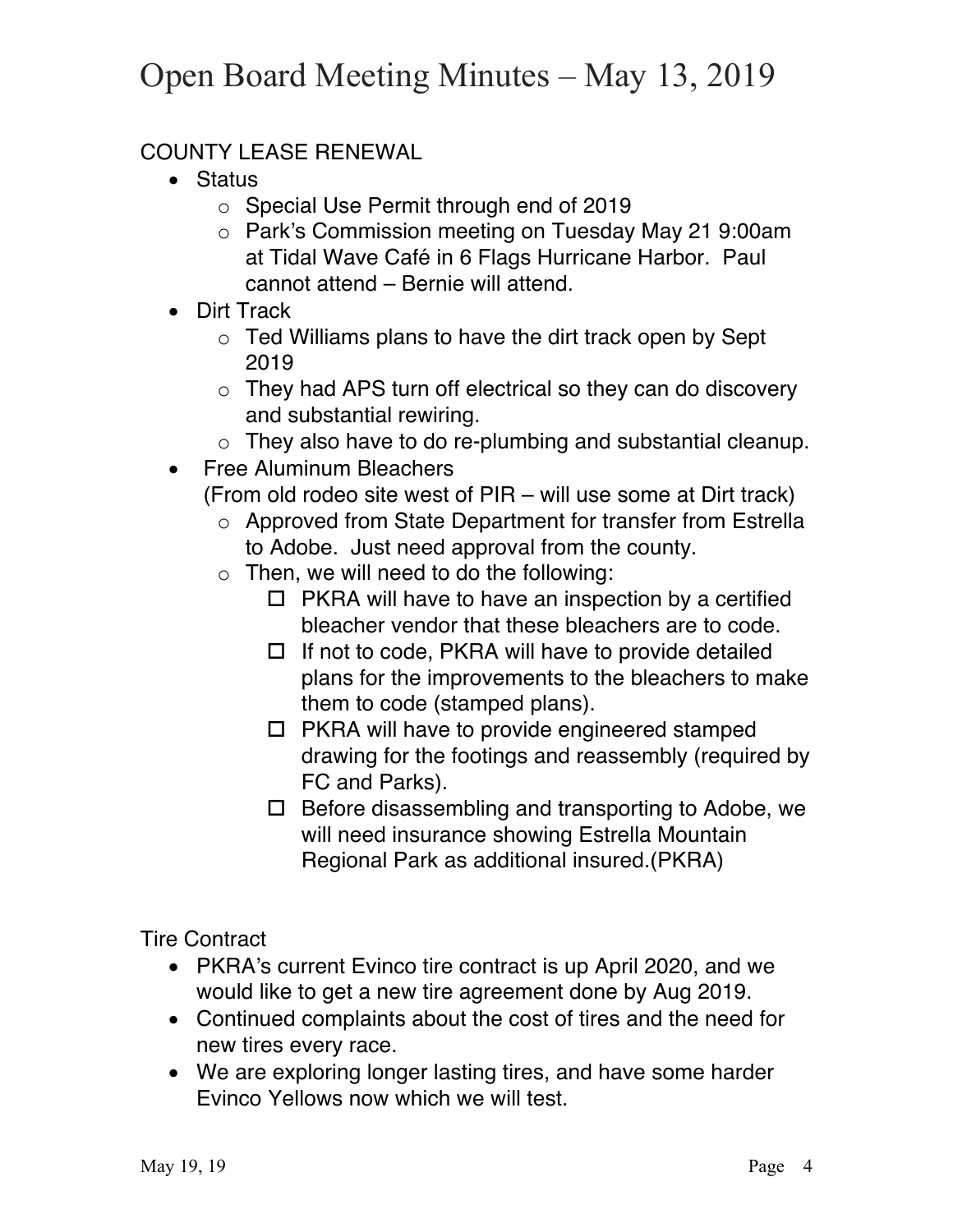Track / Facility / Work Days

- Work Day May 18
- Replacement Pole & Light(s). John Casey will replace the pole and LED Lights for \$5,500 (would ordinarily be \$12,000). He will also test and re-aim lights.
- Weeds were sprayed fence to fence with both pre- and postemergence product. We have a guarantee for 1 year and ½ and they will come back to spray as needed. We will still need to do something to mow/plow to get rid of the dead weeds.
- Have termites been treated? Yes. Done.
- Security of new registration room vs. Conex. We need to address the glass door and glass windows before we move any valuables there. We'll need a steel door with locks equivalent to the tower/Conex, and appropriate hardening of the windows.

Finance

- Current Balance: \$47,221 Checking balance as of 5/6/2019
- Leslie selling T-Shirts for \$15 apiece (Cost \$7.80)
- Consider raising rates This discussion was deferred due to lack of time.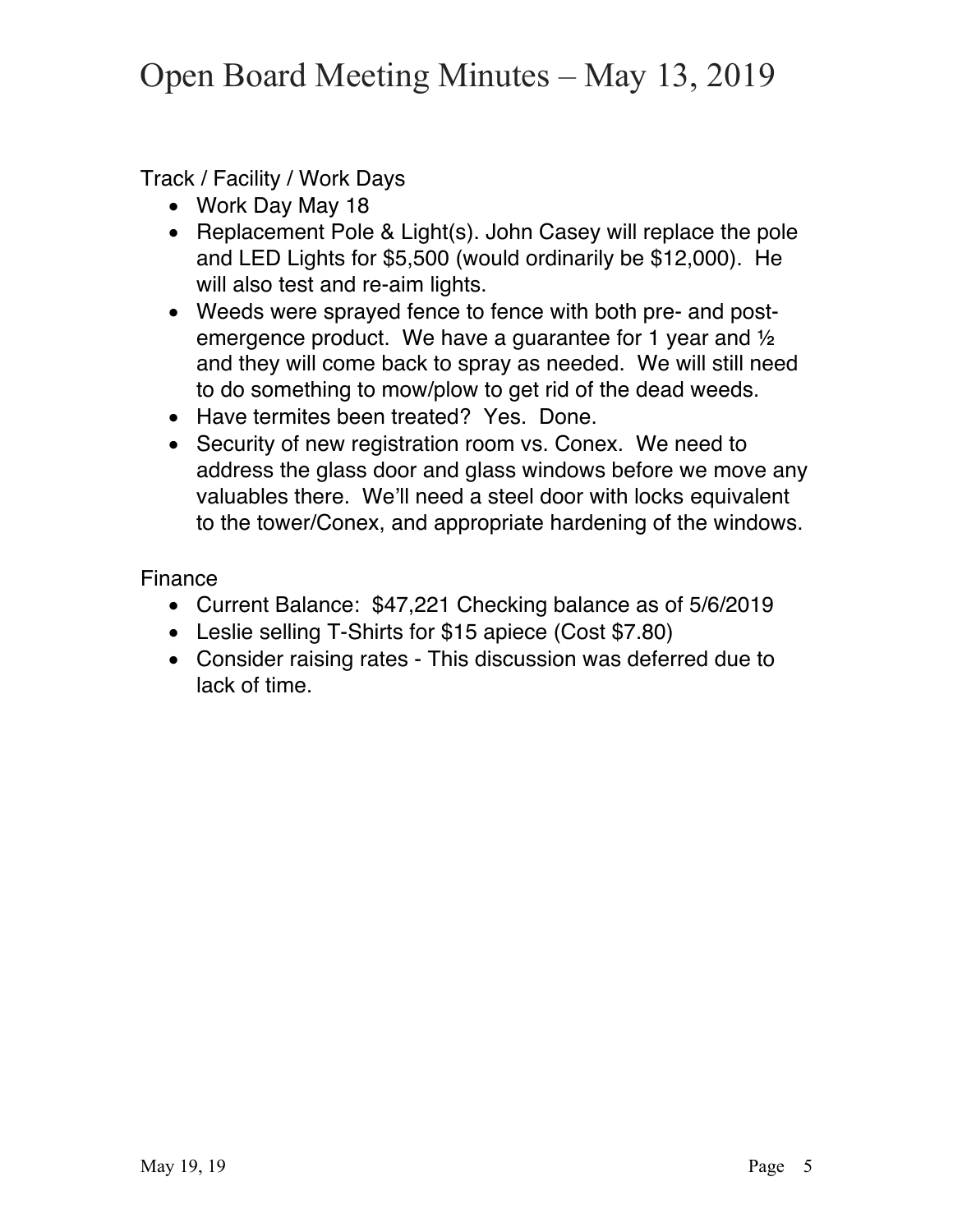### **WEBSITE**

- Website Ecommerce Changes
	- o Our current implementation of Magento is out of date, and we will lose PCI (credit card processing) certification this fall without upgrading. Our current provider is unwilling to upgrade our current system, and other providers are cost prohibitive (server+support likely \$1,000-\$1,600/month).
	- o We currently have one of the better Membership purchase capabilities from the user's perspective; almost everyone else has a very manual process. Ours is simple on the front-end, but manual at the back end. However; we need to get to something supportable. Several things are currently broken with no plans for fix.
	- o Bill explored WordPress/WooCommerce solution, but the number of plugins required would make it unreliable, slow, and difficult to support. There appears to be no advantage over an off-the-shelf product.
	- o The only group Bill found using WordPress/ WooCommerce is COTA for very simple registrations (no logic), though they are also using MotorsportReg. Their WordPress/ WooCommerce registration has separate products for each class, and it's virtually impossible to get any data download from this.
	- o The only solution is to use an off-the-shelf product, and the best ones appear to be MotorsportReg and RaceDay. Neither of them support our processes perfectly, but MotorsportReg seems to be the clear choice. See the table below for a detailed comparison.
	- o We would remove the ecommerce, login, and classified ads (currently broken) capability from the current website. We would have only links to the off-the-shelf product for any purchases. We could leave the content only site as Joomla for now, but rewrite in WordPress at our leisure.
	- o We would reduce our current website cost. We need to keep Magento available to admins for history for a year.
	- o Idiosyncrasies/Issues with MotorsportReg
		- Memberships are calendar year. Administrator will need to adjust each one as members join or renew.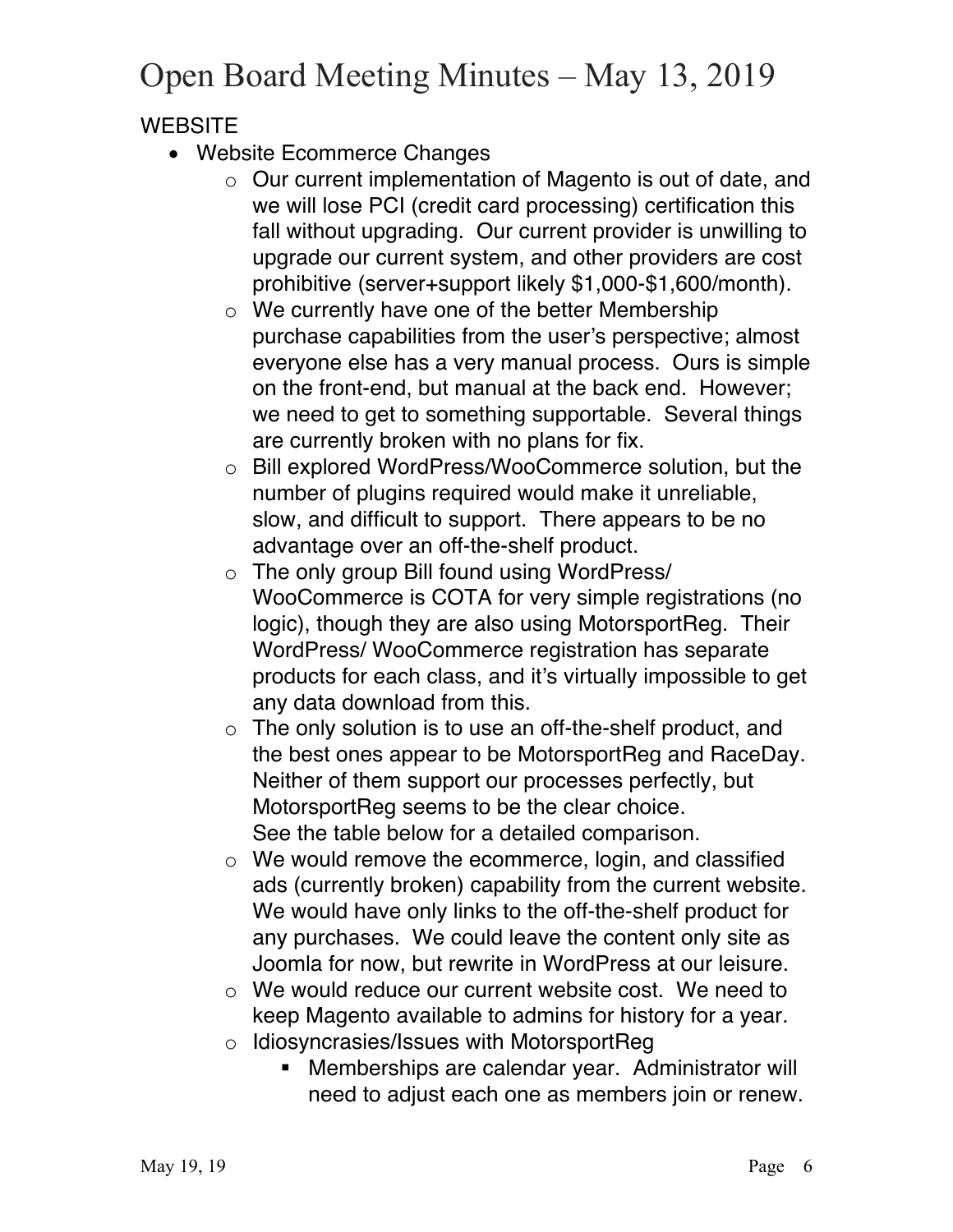Note that messages to members will be misleading.

- Race entry will apply the member discount based on actual membership status in the system, but there will be a delay between membership purchase/renewal and member status update in the system (manual process).
- Family members can be registered in a single transaction, but there is no way to give a multi-driver discount (multi-entry discount for a particular driver does work).
- We will need to split the Driver Fee (e.g. current \$50 each) from the base membership instead of including one driver (e.g. at current pricing Bronze Primary Membership would be \$190, but at least one Member Driver would need to be purchased at \$50).
- **•** For proper race entry operation and validation, users will need to create at least one vehicle, and enter their transponder number if they have one. If someone rents, they still need to create a vehicle, leaving the transponder number blank, but need to do only once.
- Discounts can be fixed dollar amount or % of entire order, but not just free race entry.
- Amex will charge 4% instead of 3%. We can choose to turn it on or off, but can't charge users more if they use Amex.
- Users will be able to change or cancel registrations up until the close of registration.
- **Email confirmations will not have all registration** details included. We will have to use a download for registration processing, though this is much better anyway.
- We won't have a good way to publish content (meeting minutes) that are controlled by membership.
- Memberships will require the admin to complete the process, and there will be some delay before the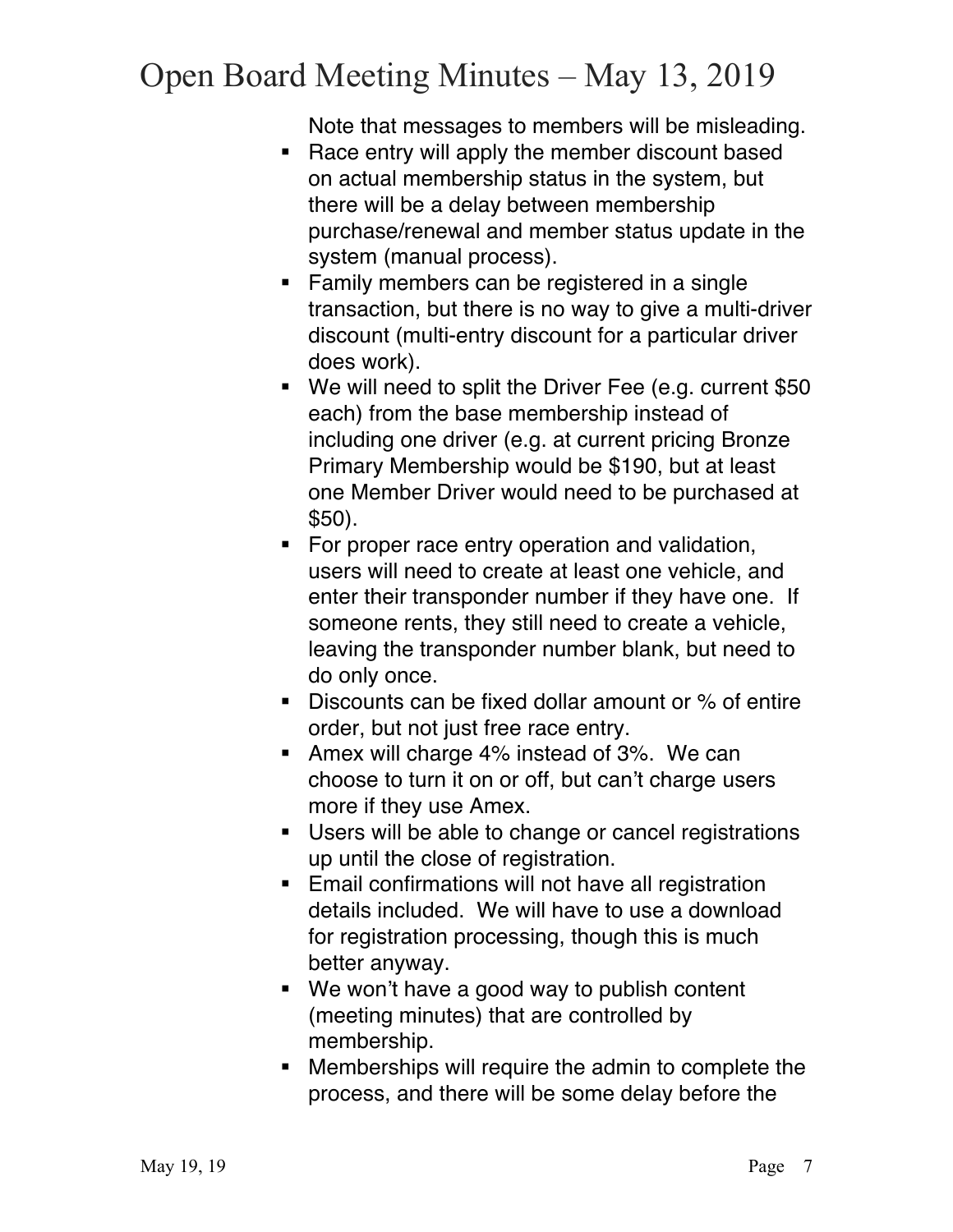system shows the membership as valid to get discounts. Users won't be able to join/renew the last minute.

- o Timetable
	- § Memberships Start June 1.
	- Bill will set up/communicate to existing Members of the change and request to them to complete/ update their profiles prior to race entry being turned on.
	- Bill will develop documentation on the PKRA website
	- Bill will develop a spreadsheet formatting race entry download and related purchases.
	- Bill will develop a spreadsheet for consolidation of memberships by family and formatting for list printing and card printing.
	- Race entry planned to be turned on July 1.

### o **Board Approved the following:**

- $\checkmark$  Approved moving forward with MotorsportReg.
- $\checkmark$  Agreed to live without the Multi-Driver discount.
- $\checkmark$  Acceptance that people will need to plan ahead for creating/renewing memberships. Policy will be to allow up to 5 business days.
- $\checkmark$  Confirmed we don't require Classified Ad capability.
- $\checkmark$  Confirmed turning on Amex for 1% additional cost.
- $\checkmark$  Approved using the kart number reservation mechanism (by individual and class, shared by family), and allow 3 digits. Members will make requests to kartnumbers@pkra.com
- $\checkmark$  Allowing public views of current race entrants.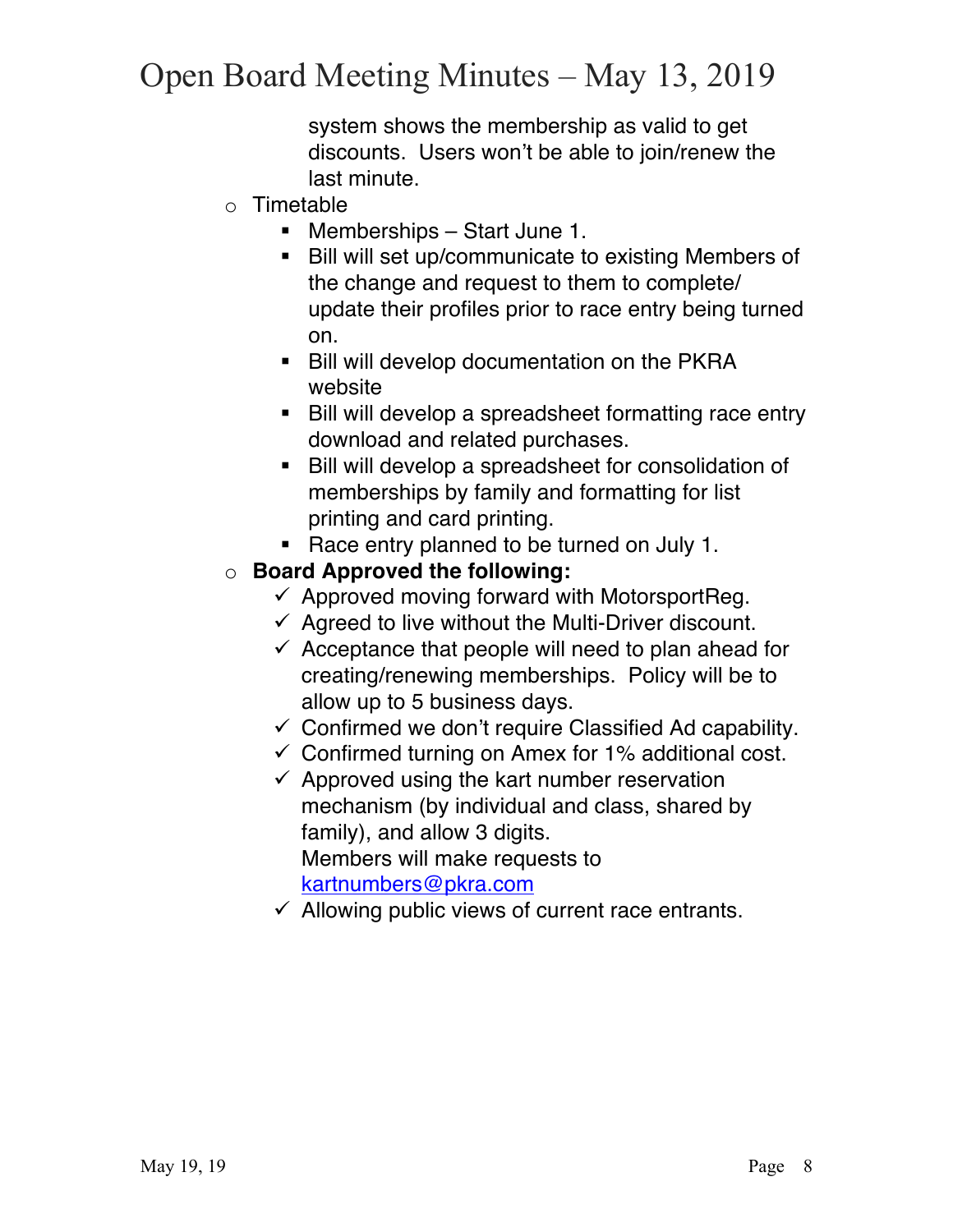### Registration Product Comparison

| <b>Product</b> | MotorsportReg                 | RaceDay                     |
|----------------|-------------------------------|-----------------------------|
| Comparison     |                               |                             |
| Cost           | 2% + Credit Card              | \$3 per trans + Credit Card |
|                | $(3\% + .30) + 1\%$ for Amex. | $(2.9\% + .30),$            |
| (2018 Web)     | 2018 would have been          | but more transactions with  |
| <b>Sales</b>   | about \$5,300/yr              | individual driver           |
| \$106,000      | (MSR \$2120, cc\$3180)        | registrations.              |
| 790 trans)     | MSR~\$180/Month               | Estimate \$6,480/yr         |
|                | Note: no way to charge        | based on 1100 trans         |
|                | more if they use Amex.        | (RD \$3300, cc\$3180)       |
|                | Already set up as an          | \$250 a year fee            |
|                | organization with no          |                             |
|                | startup fee                   |                             |
|                | Can implement tighter         |                             |
|                | integration with website      |                             |
|                | later at extra cost           |                             |
| Membership     | Membership is a type of       | Membership is a separate    |
|                | event and can only be a       | item type and sets          |
|                | set period (e.g. Jan 1-       | expiration from current     |
|                | Dec 31). Requires             | renewal date.               |
|                | admin intervention to         |                             |
|                | manage and conflicting        |                             |
|                | info presented to user.       |                             |
|                | Has capability that can       | Pit Spots would be          |
|                | be used for Pit Spots and     | managed manually            |
|                | <b>Storage Units.</b>         |                             |
|                | Race Entry can take into      | Race Entry can take into    |
|                | account membership            | account membership          |
|                | level.                        | level. A little better.     |
|                | Some manual admin             | More manual admin           |
|                | required.                     | required.                   |
|                | Can download the data         | Download capability         |
|                | we need, though some          | missing some of what we     |
|                | spreadsheet                   | need.                       |
|                | manipulation is needed.       |                             |
|                |                               |                             |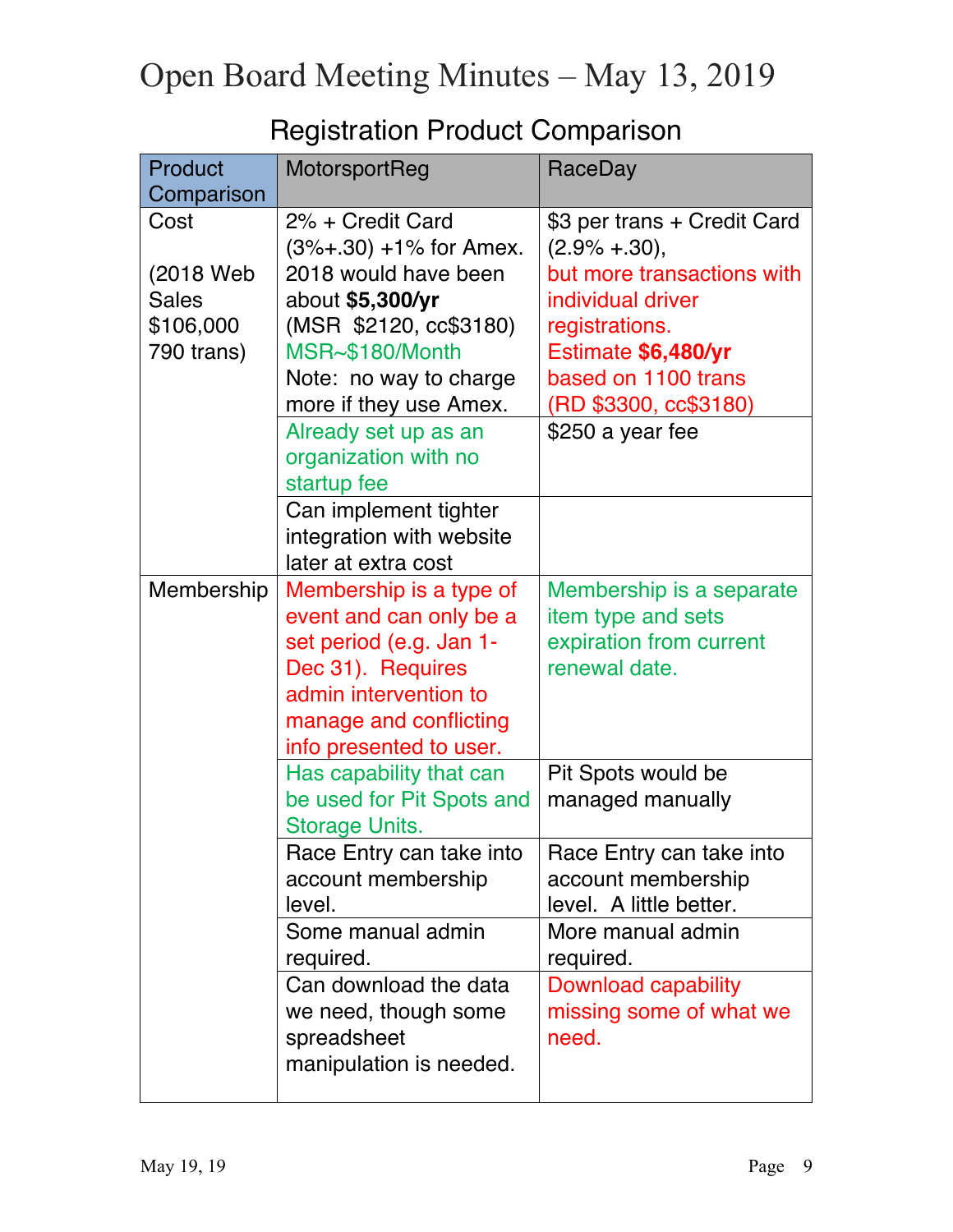|            | We can manage              | We would need a                 |
|------------|----------------------------|---------------------------------|
|            | membership in the          | spreadsheet as master for       |
|            | system and download        | some data. (Can't add           |
|            | only for reports & cards.  | admin controlled fields)        |
|            | Card printing manual       | Card printing manual            |
|            | download to spreadsheet    | download to spreadsheet         |
|            | Has the capability to do   |                                 |
|            | elections and surveys      |                                 |
|            | from the tool, but no way  |                                 |
|            | to restrict to Primary/    |                                 |
|            | Voting members.            |                                 |
| Race Entry | Parents can register       | <b>Family members must</b>      |
|            | other family members.      | individually Register each      |
|            | <b>Family members must</b> | driver in separate              |
|            | still have separate        | transactions.                   |
|            | entries, but they can be   |                                 |
|            | registered as part of a    |                                 |
|            | single transaction.        |                                 |
|            | Allows multi-driver        | <b>Multiple Driver Discount</b> |
|            | registration.              | not possible due to             |
|            | No capability provided     | separate registration           |
|            | for Multi-Driver Discount  | transactions.                   |
|            | Has capability of kart     | Number management less          |
|            | number management          | integrated.                     |
|            | with some administrative   |                                 |
|            | work.                      |                                 |
|            | Could automatically        |                                 |
|            | reserve with each entry,   |                                 |
|            | but don't think we want    |                                 |
|            | that.                      |                                 |
|            | Download appears to be     | Download capability             |
|            | sufficient. Significant    | missing some of what we         |
|            | spreadsheet                | need. (Doesn't make             |
|            | manipulation required,     | sense since they have           |
|            | but we can make it work.   | import into Orbits).            |
|            | Can set to start and       | Can set to start and close      |
|            | close registrations at     | registrations at specific       |
|            | specific times of the day  | times of the day                |